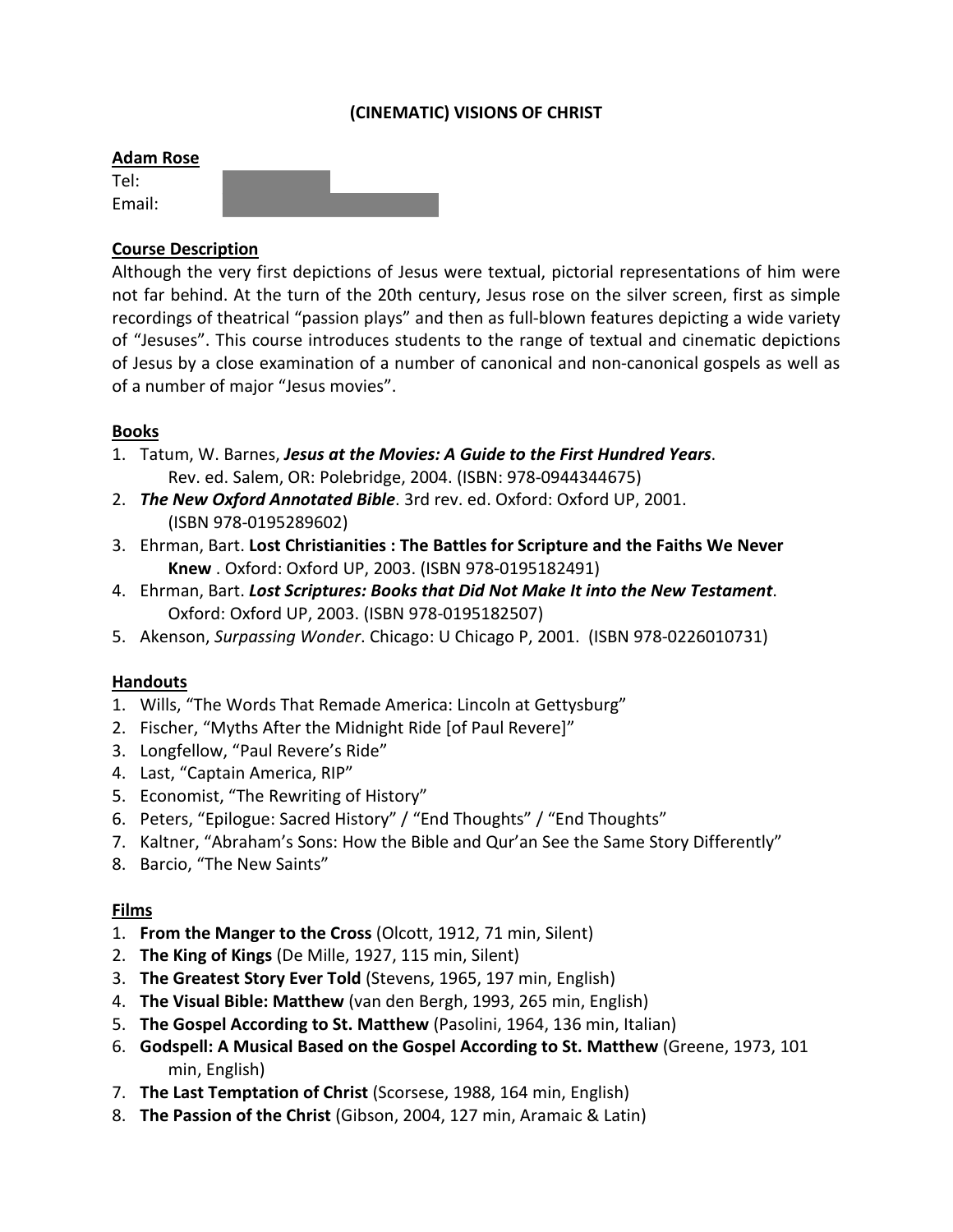## **Requirements**

Reading/viewing, discussing and writing about a text/film are interdependent. Working at each task helps one do the others better. For this reason, students will be required to do all three. However, since this is a discussion course operated according to what is sometimes called the "Socratic Method" (see below) rather than a lecture course, **it is particularly important that all students prepare for, attend and actively participate in class discussions**.

- Reading/Viewing: Students are required to do all the assigned reading for each class in a thoughtful and open-minded manner that prepares them to participate in classroom discussion. This will require time and concentration. Questions raised by the reading are especially encouraged. Similarly, students are required to thoughtfully view all of the films and film excerpts screened in class.
- Discussing: Students are required to actively participate in each class discussion, sharing their own viewpoints and listening to those of others. Through this collaboration the class will try to get a better understanding of each work and its implications. Since we will be referring to the reading during class, **students must bring the current text to each class**.
- Writing: Students will be required to write a 2-3-page review of each film screened in class as well as two short papers on assigned topics and make a final presentation based either a third paper or on a project. Each paper will be roughly 4-6 pages long (typed in a standard 12-point font, double-spaced, 1" margins). See schedule for due dates. *(Note: Plagiarism is absolutely unacceptable. All quotations and paraphrases of others' work must be cited using an appropriate format. However, since no outside research will be required or expected, this issue should only arise when referring to portions of the texts read and discussed in class. See Plagiarism Appendix for more information.)*

## **Grading**

For those who want grades, final grades will be based on an assessment of a student's:

- 1) Ability
- 2) Effort
- 3) Writing

as determined in approximately the following manner:

Class Participation & Homeworks 70%

Papers & Presentation (3) 10% each

Class participation grades are based on attendance, active participation and submission of completed homework assignments; unexcused absences, late arrivals, early departures, missing or incomplete homework assignments, and/or silent non-participation will lower this part of the grade. Papers are due at the beginning of the class on the day due. Late papers will be penalized one grade "step" for each day (or portion thereof) late (e.g. an "A" becomes an "A-" if it's up to one day late). Occasional homework in addition to the assigned reading and unannounced "pop" quizzes may be given at any time and will also influence the grade.

# **"Socratic Method"**

This class is operated according to what is sometimes called the "Socratic Method" in which students are required to learn for themselves through the various class activities. The role of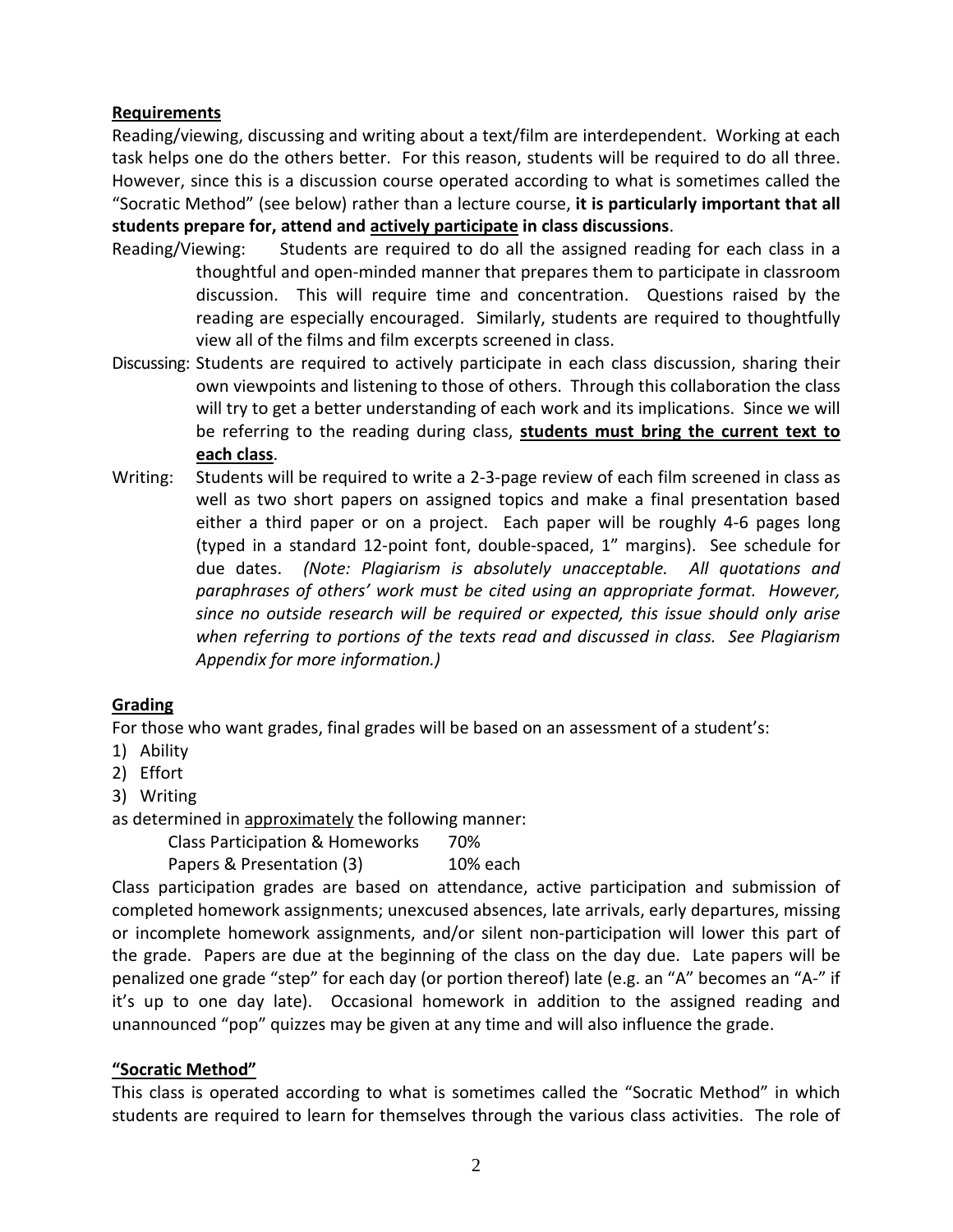the teacher is primarily to facilitate discussion, pose questions, and offer occasional insights into the text and/or ideas under discussion—not to lecture on "what the book/film means". The success or failure of such a class therefore depends primarily on the combined contributions of all participants.

## **Etiquette**

A collaborative exploration of ideas requires that participants treat the material and each other with respect. Participants may argue for or against any relevant idea as long as they do so based on the readings and an acknowledgement that others may hold different points of view. In addition, students should:

1) arrive for class on time and **not leave the room until the end of class**;

2) **turn off cell phones**, pagers, and other disruptive devices;

3) not eat or drink to the extent that it will affect their or others' participation;

4) exercise common sense and courtesy in their dealings with others.

Students who do not abide by these rules will be marked down substantially in the "class participation" portion of their grade and risk not passing the course.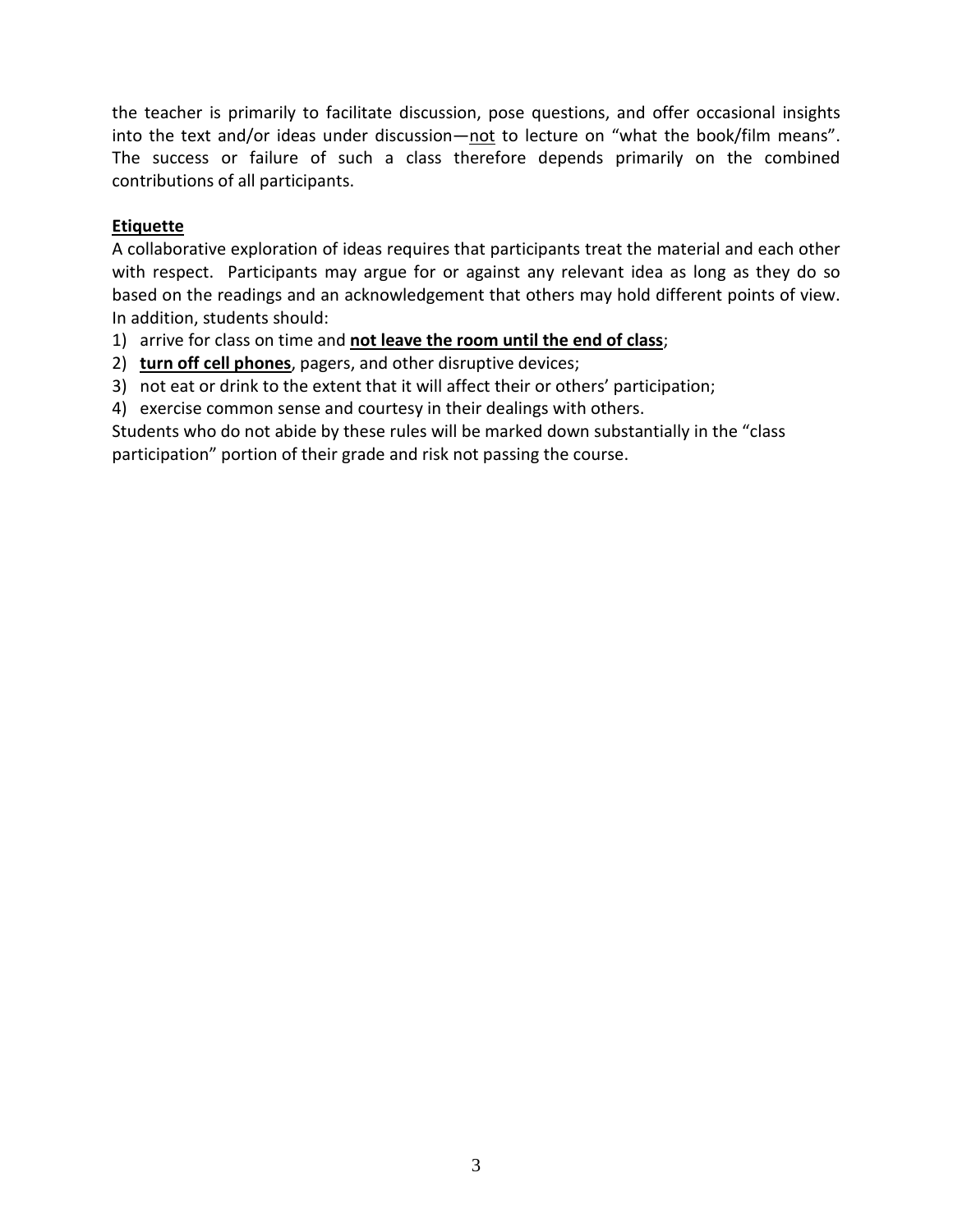**Schedule**

| W                       | $6:00 - 7:25$                                               | 7:35-9:00                  | <b>Required Background</b>                   |
|-------------------------|-------------------------------------------------------------|----------------------------|----------------------------------------------|
| $\mathbf{1}$            | <b>Class Introduction</b>                                   | <b>Bible Introduction</b>  |                                              |
| $\overline{2}$          | <b>Bible</b>                                                | <b>Bible</b>               | Surpassing Wonder (1-4, B, C)                |
|                         | • 1-2 Chronicles                                            | • Lamentations             |                                              |
|                         | $\bullet$ Isaiah (1-20)                                     | $\bullet$ Psalm 137        |                                              |
|                         |                                                             | • Ezra-Nehemiah            |                                              |
| $\overline{\mathbf{3}}$ | <b>Bible</b>                                                | The Visual Bible: Matthew  | Handouts                                     |
|                         | • Matthew                                                   | (1993); van den Bergh, 265 | <b>Movies</b>                                |
|                         |                                                             | min, English               | • Promise and Problem                        |
|                         |                                                             |                            | · Jesus-Story Films                          |
|                         |                                                             |                            | • Appendices A& B                            |
| $\overline{\mathbf{4}}$ | The Gospel According to                                     | <b>Bible</b>               | Surpassing Wonder (5-9)                      |
|                         | St. Matthew (1964); Pasolini,                               | • Matthew                  | Lost Christianities (P-4)                    |
|                         | 136 min, Italian                                            |                            | <b>Movies</b>                                |
|                         |                                                             |                            | 7: Gospel According to St.                   |
|                         |                                                             |                            | Matthew                                      |
| 5                       | <b>Godspell: A Musical Based on</b>                         | <b>PAPER 1 PREP</b>        | <b>Lost Scriptures</b>                       |
|                         | the Gospel According to St.                                 |                            | • General Introduction                       |
|                         | Matthew (1973); Greene, 101                                 |                            | • Canonical Lists                            |
|                         | min, English                                                |                            | <b>Movies</b>                                |
|                         |                                                             |                            | • 8: JC Superstar/Godspell                   |
| 6                       | <b>PAPER 1 REVIEW</b>                                       | Lost Scriptures            | Paper 1 Due                                  |
|                         |                                                             | • Non-Canonical Gospels    |                                              |
| $\overline{\mathbf{z}}$ | From the Manger to the Cross                                | <b>Bible</b>               | Lost Christianities (5-7)                    |
|                         | (1912); Olcott, 71 min, Silent                              | $\bullet$ Mark             | <b>Movies</b>                                |
|                         |                                                             |                            | • 1: From Manger to Cross                    |
| 8                       | The King of Kings (1927)                                    | <b>Bible</b>               | <b>Movies</b>                                |
|                         | DeMille, 115 min, Silent                                    | $\bullet$ John             | 3: King of Kings                             |
| 9                       | The Greatest Story Ever Told                                | <b>Bible</b>               | <b>Movies</b>                                |
|                         | (1965); Stevens, 197 min,                                   | $\bullet$ Luke             | • 6: Greatest Story Ever Told                |
|                         | English                                                     |                            |                                              |
| 10                      | <b>Bible</b>                                                | Lost Scriptures            |                                              |
|                         | Acts of the Apostles                                        | • Non-Canonical Acts       |                                              |
| 11                      | The Last Temptation of Christ<br>(1988); Scorsese, 164 min, | <b>Bible</b>               | Lost Christianities (8-10)                   |
|                         | English                                                     | • Romans                   | <b>Movies</b><br>• 12: Last Temptation       |
| 12                      | The Passion of the Christ                                   |                            |                                              |
|                         | (2004); Gibson, 127 min,                                    | Lost Scriptures            | Lost Christianities (11-12)<br><b>Movies</b> |
|                         | Aramaic & Latin                                             | • Non-Canonical Epistles   | • 14: Passion of the Christ                  |
|                         | <b>PAPER 2 REVIEW</b>                                       | Course Review & Synthesis  |                                              |
| 13                      |                                                             |                            | Paper 2 Due<br><b>Movies</b>                 |
|                         |                                                             |                            | • Retrospect and Prospect                    |
|                         |                                                             | <b>NO CLASS</b>            |                                              |
| 14                      | Presentations                                               | Presentations              | <b>Presentation Due</b>                      |
|                         |                                                             |                            |                                              |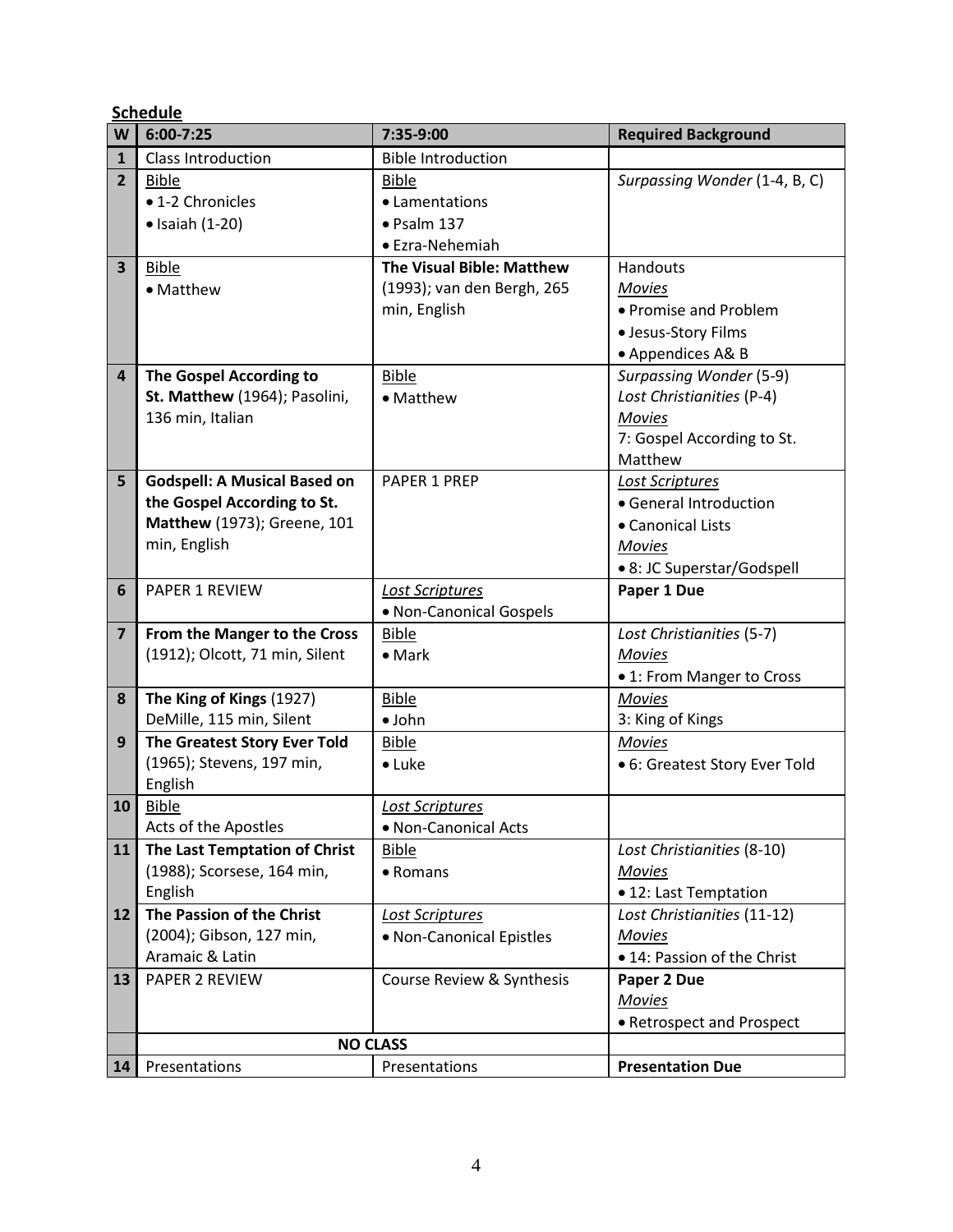## **From the Manger to the Cross** (Olcott, 1912, 71 min, Silent)

The Kalem Company reenacted their passion play for the camera, resulting in this, the first Biblical epic to be filmed in the Holy Land. In a straightforward fashion it shows the life of Christ, beginning with the Nativity and ending with the Crucifixion. It includes footage of the Holy Family at the Sphinx and is tinted to match the release prints. Sidney Olcott---USA---1912-- -71 mins. [Facets]

## **The King of Kings** (De Mille, 1927, 115 min, Silent)

Cecil B. De Mille's opulent Hollywoodization of the New Testament, with casts of thousands, in its original silent (with music track) re-incarnation. The first in a series of grand biblical epics for De Mille, *King of Kings* showcases the director's love of visual splendor and his strong spiritual conviction. Featured are H.B. Warner, Dorothy Cumming, Ernest Torrence, Joseph Schildkraut and William Boyd. The DVD version contains DeMille's 155-minute roadshow version and his subsequent 112-minute general release. Cecil B. DeMille---USA---1927---115 mins. [Facets]

## **The Greatest Story Ever Told** (Stevens, 1965, 197 min, English)

One of Hollywood's most humongous productions, *The Greatest Story Ever Told* offers the best and worst of the epic production and is a must-see precisely because of that. Max von Sydow's performance as Christ is superb--perhaps the best ever done for the screen--and the film's slow pace and solemn nature can really work for the patient viewer. However, throwing the film out of balance is an endless supply of celebrity cameos, some of which (like John Wayne as a Roman centurion) are downright laughable. Also starring Charlton Heston, Angela Lansbury, Sidney Poitier, Shelley Winters, Claude Rains and too many other big names to mention. Originally released in Super-Cinerama at 4 hours and 20 minutes, the film was later cut into several shorter versions. This 3-hour, 17-minute cut is the longest available on George Stevens-- -USA---1965---197 mins. [Facets]

## **The Visual Bible: Matthew** (van den Bergh, 1993, 265 min, English)

Experience The Visual Bible's Matthew. This powerful and entertaining film is taken word for word from the text of the New International Version translation. This multi-million dollar production appeals to all ages, and it offers educational, spiritual and entertainment value. "The goal of The Visual Bible is to put the entire Bible on film using only Scripture to tell the story." Filmed on location in Tunisia, Morocco and South Africa, Matthew features a cast of thousands, historically accurate costuming and award-winning directing. The film stars Emmy award-winning actor Richard Kiley as Matthew, and introduces Bruce Marchiano as Jesus. [Amazon]

## **The Gospel According to St. Matthew** (Pasolini, 1964, 136 min, Italian)

Undoubtedly one of the greatest achievements of iconoclastic Italian director Pier Paolo Pasolini. *The Gospel According to St. Matthew* is a moving, quasi-documentary recreation of the life of Christ that takes "the greatest story ever told" and fuses it with neorealist aesthetics. Using non-actors, cinema verite techniques, and shooting on location in Jerusalem, Pasolini grounds this epic tale with an immediacy like no other. "Magnificent . . . Stands today as the most dynamic version of the gospel story ever filmed" (David Cook, *A History of Narrative Film*). In Italian with English. Pier Paolo Pasolini---Italy---1964---136 mins. [Facets]